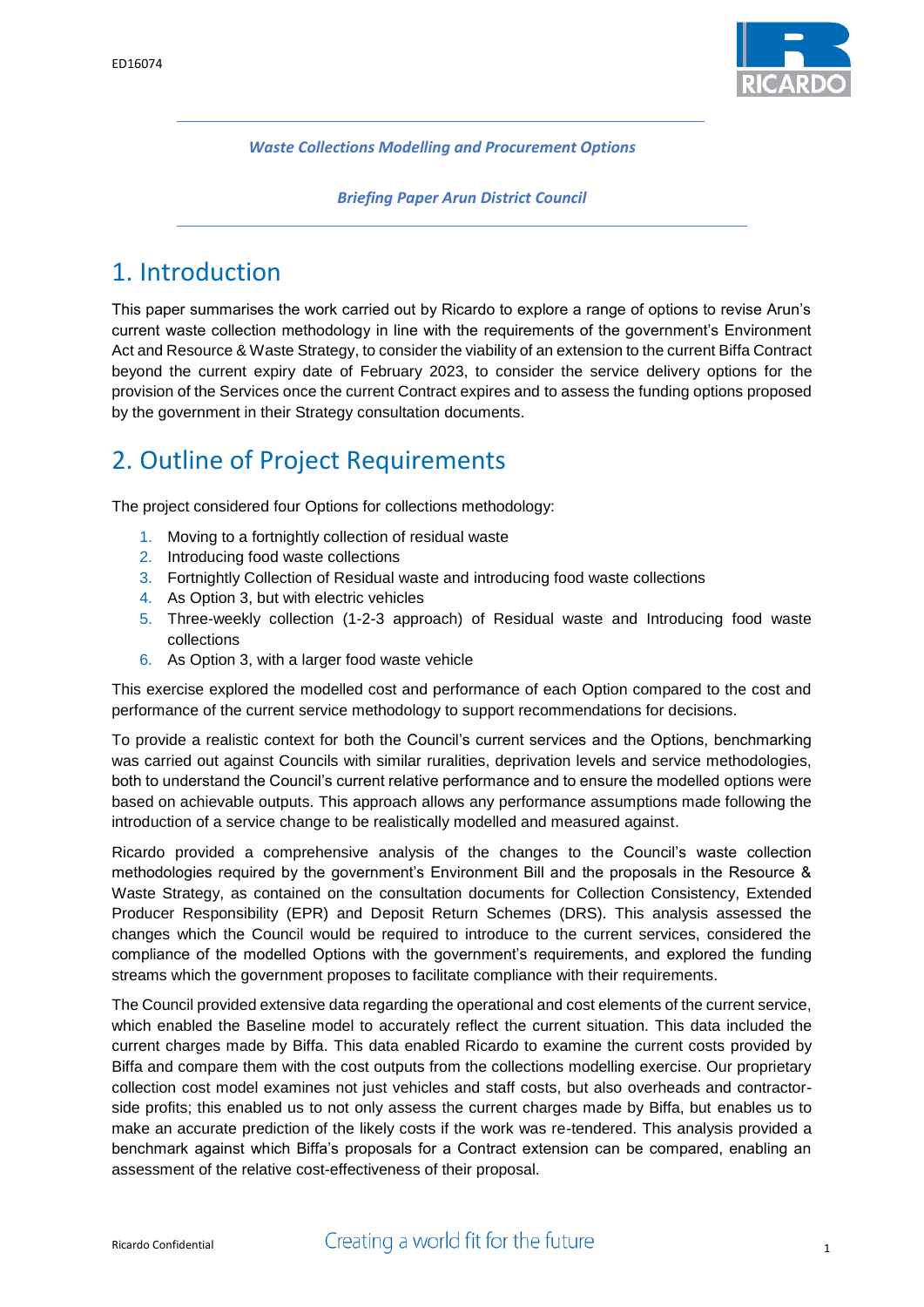Ricardo also provided an assessment of procurement delivery options, including a risk / benefit analysis of the service delivery options available: - procuring a new Contract, moving to a Direct Service Organisation (DSO) or adopting a Local Authority Trading Company (LATCo) approach.

## 3. Summary of service options modelling

The first step in the modelling process was to develop a Baseline – modelling the Council's current service provision as closely as possible to understand the current resources, costs and performance to enable a comparative analysis against each of the options.

The Council provided extensive data regarding:

- Collected tonnages for each waste stream
- A waste composition analysis, including contamination rates
- Set-out rates for each collection service (indicating the average number of residents participating)
- Details of vehicle and staff resources, working hours, tipping points, depot locations and distances covered
- Costs for staff (by category), vehicles, containers
- Current Biffa Contract charges and details of Biffa's proposed costings for Contract Extension

Analysis of the tonnages currently collected and the waste composition data enabled the calculation of the current capture rates in tonnages and percentages for recyclable and compostable materials. The capture rate refers to the amount of a material that is currently collected for recycling as a proportion of the total material arisings. This informs the modelling by ensuring that the performance of the Options in terms of additional recyclate collected is realistic. This is shown in [Table 1](#page-1-0)

| <b>Material</b>             | <b>Collected for</b><br>recycling/composting<br>(tonnes/year) | <b>Remaining in residual</b><br>(tonnes/year) | Capture rate (%) | <b>Remaining in</b><br>residual (%) | <b>Recycled/Composted</b><br>(kg/hh/yr) | <b>Remaining in residual</b><br>(kg/hh/yr) |
|-----------------------------|---------------------------------------------------------------|-----------------------------------------------|------------------|-------------------------------------|-----------------------------------------|--------------------------------------------|
| Recyclable paper            | 5,659                                                         | 903                                           | 86%              | 14%                                 | 74                                      | 12                                         |
| Recyclable card & cardboard | 1,350                                                         | 953                                           | 59%              | 41%                                 | 18                                      | 12                                         |
| Non Target Paper            | $\overline{\phantom{a}}$                                      | 1,352                                         | 0%               | 100%                                | $\sim$                                  | 18                                         |
| Non Target Card             |                                                               |                                               | 0%               | 100%                                | $\overline{\phantom{a}}$                |                                            |
| Liquid cartons              | $\overline{a}$                                                | 68                                            | 0%               | 100%                                | $\sim$                                  |                                            |
| <b>Plastic films</b>        |                                                               | 1,869                                         | 0%               | 100%                                | ۰                                       | 24                                         |
| <b>Plastic bottles</b>      | 1,093                                                         | 456                                           | 71%              | 29%                                 | 14                                      | 6                                          |
| <b>PTTs</b>                 | 192                                                           | 659                                           | 23%              | 77%                                 | 3                                       |                                            |
| Other dense plastic         | 183                                                           | 528                                           | 26%              | 74%                                 | $\overline{2}$                          |                                            |
| Recyclable glass            | 5,133                                                         | 1,034                                         | 83%              | 17%                                 | 67                                      | 13                                         |
| non-target glass            |                                                               | 92                                            | 0%               | 100%                                |                                         |                                            |
| Ferrous                     | 296                                                           | 789                                           | 27%              | 73%                                 |                                         | 10                                         |
| Non Ferrous                 | 534                                                           | 432                                           | 55%              | 45%                                 |                                         | 6                                          |
| Non target metals           |                                                               |                                               | 0%               | 100%                                |                                         |                                            |
| <b>Textiles</b>             | $\overline{\phantom{a}}$                                      | 1,317                                         | 0%               | 100%                                | $\sim$                                  | 17                                         |
| <b>WEEE</b>                 | 16                                                            | 233                                           | 6%               | 94%                                 | $\Omega$                                | 3                                          |
| Garden waste                | 9,577                                                         | 551                                           | 95%              | 5%                                  | 125                                     |                                            |
| Food waste                  |                                                               | 12,194                                        | 0%               | 100%                                | $\overline{a}$                          | 159                                        |
| Total                       | 24,033                                                        | 23,430                                        |                  |                                     | 313                                     | 305                                        |
| <b>Overall Capture Rate</b> | (excluding food and garden)                                   |                                               | 57%              |                                     |                                         |                                            |

#### <span id="page-1-0"></span>**Table 1: Capture Rates by Material Stream**

Benchmarking the current service performance against Councils with similar ruralities, deprivation levels and service methodologies assists in understanding the Council's current relative performance and further ensures the modelled Options are based on achievable outputs.

The results of the Baseline recycling and residual waste benchmarking are presented using quartiles. The description of the quartiles is given in the table below. For recycling, the higher the tonnage of recycling collected, the higher the quartile performance, but for residual waste, the reverse is true.

| Q1 Upper Limit             | <b>Performance places authority in bottom 25% of authorities</b>           |
|----------------------------|----------------------------------------------------------------------------|
| Q <sub>2</sub> Upper Limit | <b>Performance places authority in lower half (26%-50%) of authorities</b> |
| <b>Q3 Upper Limit</b>      | <b>Performance places authority in upper half (51%-75%) of authorities</b> |
| Q4 Upper Limit             | <b>Performance places authority in top 25% of authorities</b>              |

[Table 2](#page-2-0) shows the average performance data for Arun. The results show that Arun's performance lies within the third quartile (Q3) for card, cans, plastic bottles, and mixed plastics. This represents above average performance for these materials. However, the capture rate for card suggests that only 59% of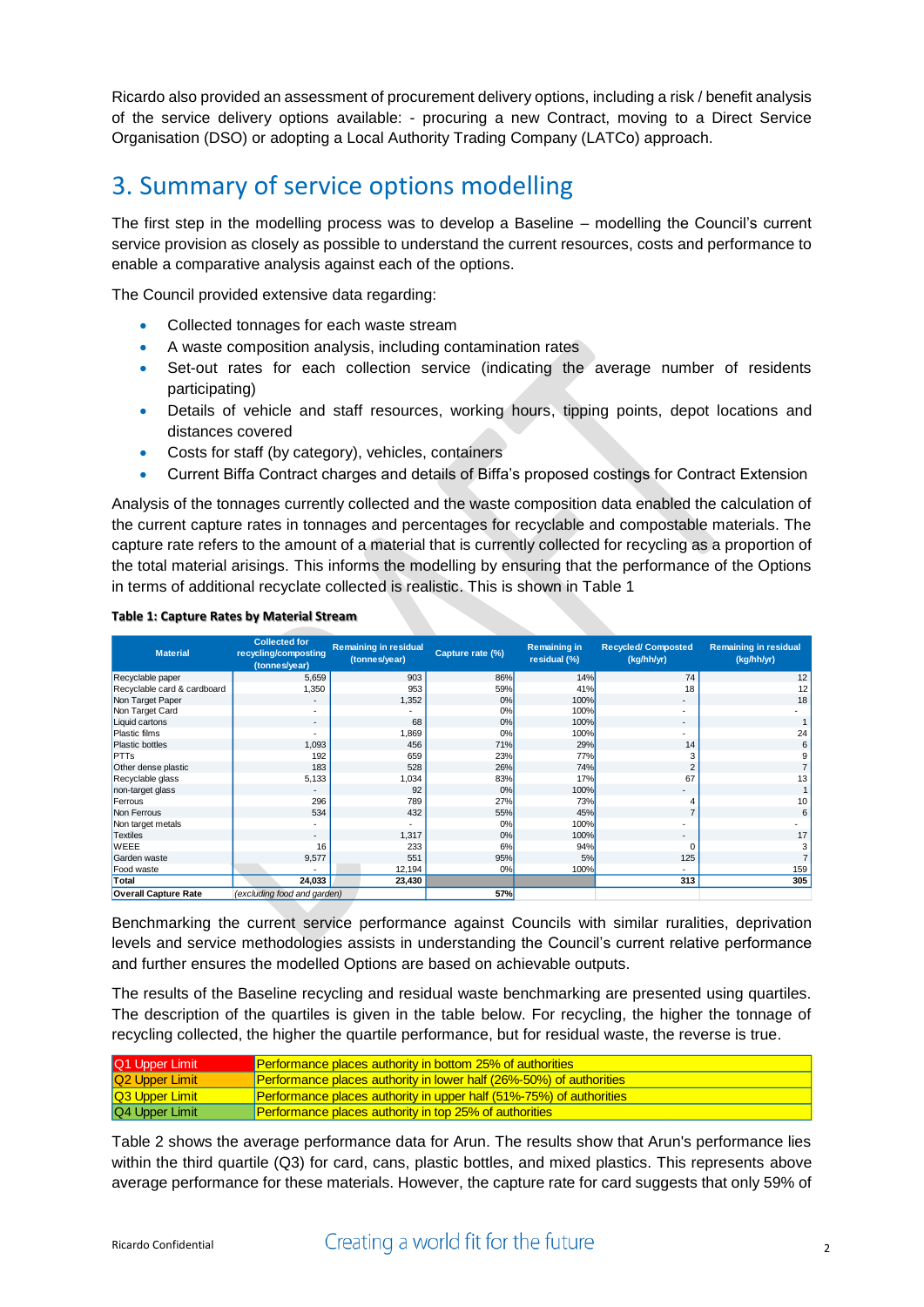the available card is being captured. For paper and glass, Arun's performance lies within the second quartile (Q2), representing average performance. However, the capture rates for paper (at 86%) and glass (83%) are very high, suggesting that the service is performing well in light of the waste composition in Arun. The total tonnage of dry recyclables lies within the third quartile, again representing above average performance.

The residual waste generation lies within Q1, meaning that the Council generates less residual waste than the average of the local authorities it was benchmarked against, representing above average performance.

It should be noted that the benchmarking outputs are only indicative. When searching for comparators, we found only one other rurality 4 (mixed urban/rural, low deprivation) district with weekly residual and fortnightly recycling collections without separate food waste collections. In order to find sufficient comparators, we broadened the search criteria into a separate residual baseline (which included comparators that have different dry recycling schemes) and a dry recycling baseline (which included a broader range of ruralities). With only eight comparator authorities, it is thus important to also consider the current capture rates when considering the performance of the service; for example, the capture rates for cardboard, pots, tubs and trays and cans are low, whilst those for paper, glass and plastic bottles are high. This approach indicates where performance has room for improvement.

| Yields (kg/hh/week)        | <b>Paper</b> | <b>Card</b> | Cans | <b>Glass</b> | <b>Plastic</b><br><b>bottles</b> | <b>Mixed</b><br><b>plastics</b> | Total | <b>Residual</b><br>waste |
|----------------------------|--------------|-------------|------|--------------|----------------------------------|---------------------------------|-------|--------------------------|
| Q1 Upper Limit             | 77.6         | 27.4        | 8.4  | /39.5/       | 12.0                             | 4.8                             | 170.0 | 403.4                    |
| Q <sub>2</sub> Upper Limit | 78.9         | 28.7        | 9.0  | 48.8         | 12.8                             | 5.1                             | 176.2 | 444.2                    |
| Q3 Upper Limit             | 81.1         | 29.3        | 9.6  | 51.0         | 13.0                             | 5.1                             | 185.5 | 446.6                    |
| Q4 Upper Limit             | 90.0         | 33.3        | 10.9 | 56.9         | 14.8                             | 5.8                             | 211.5 | 574.7                    |
| Arun                       | 78.9         | 29.2        | 9.6  | 49.6         | 13.0                             | 5.1                             | 185.5 | 403.4                    |

### <span id="page-2-0"></span>**Table 2: Benchmarked Performance**

[Table 3](#page-2-1) shows the tonnages generated by each of the modelled Options, including the overall waste tonnage and the kerbside recycling rate. Note that the tonnages refer to kerbside collections only, excluding other waste generated (ie street sweeping).



#### <span id="page-2-1"></span>**Table 3: Tonnage Impact of Options**

### Ricardo Confidential **State Creating a world fit for the future**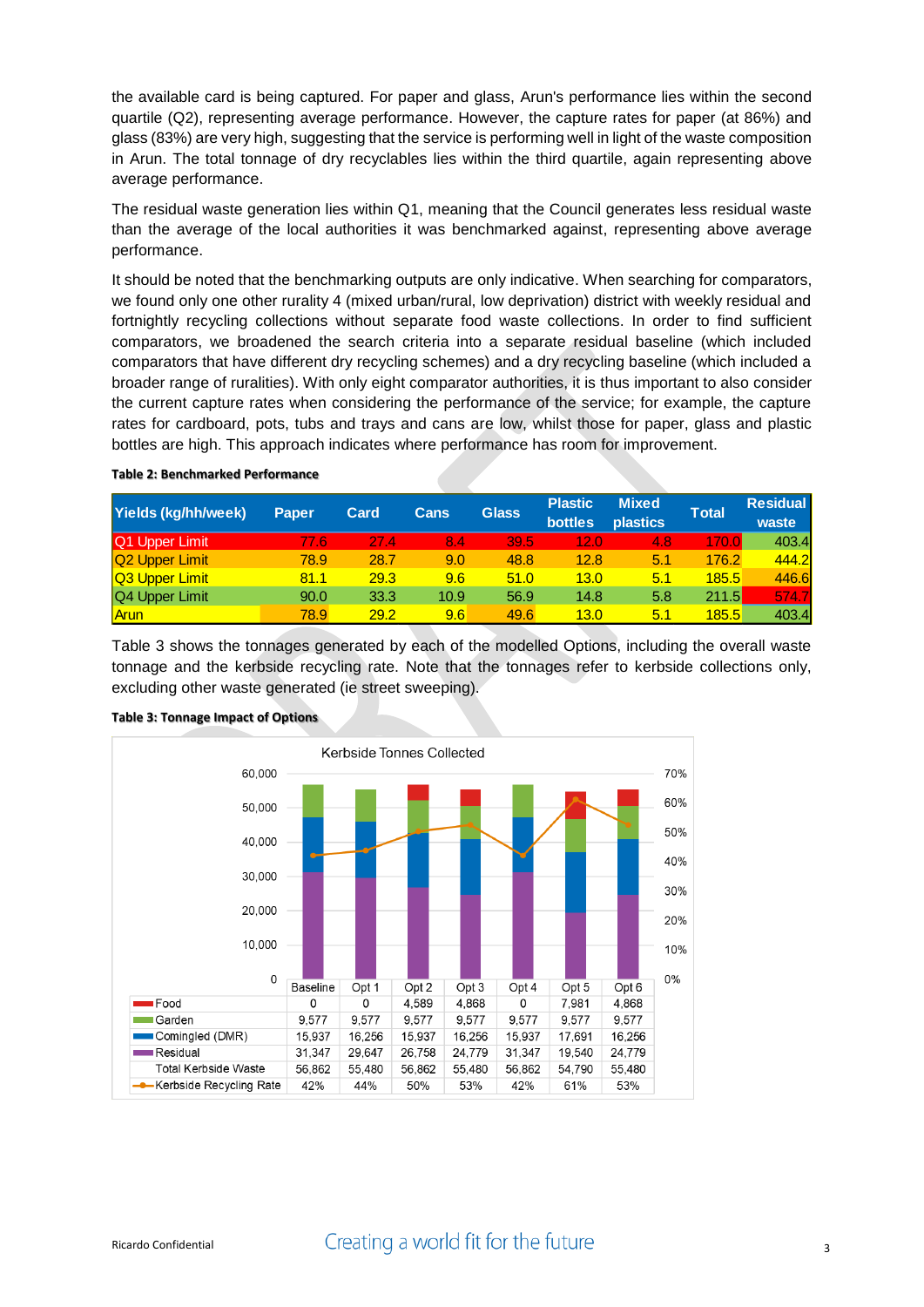# 4. Summary of Cost Modelling

The data from the Options modelling is entered into our in-house Gross Collection Cost Model. This model combines the resourcing and tonnage information along with cost assumptions (utilising information provided by the Council where available, otherwise using a combination of internally agreed and industry standard costs) to generate the collection costs. The model outputs include vehicle costs, crew costs, container costs, and annual gross and net costs. This shows the estimated annual cost of each Option, enabling comparison with current costs (Baseline).

These outputs also provide data to inform key quantitative criteria used in the options appraisal further on in the process. The Baseline costs from this exercise also provide the basis for analysing the costs of the proposed Biffa extension, by illustrating the anticipated market price if the existing service were to be re-tendered on a like-for-like basis. This will enable decisions about future service provision to be undertaken with a clear understanding of what the "business as usual" model would look like. This would also allow an assessment of the appropriateness of Biffa's current and proposed service charges.

- Option 1 provides an annual cost saving of £415, 598, but only increases the recycling rate by 2%
- Option 2 increases the annual cost by £1,432,068, but increases the recycling rate by 8%
- Option 3 increases the annual cost by £971,661, but increases the recycling rate by 11%
- Option 5 increases the annual cost by £901,651, but increases the recycling rate by 19%

However, if the government provides New Burden Funding for the cost of operating the Food Waste service, the additional annual costs for Options 2, 3 and 5 are reduced by £1,481,394.

This leaves Options 3 and 5 as the preferred options with annual savings compared to the Baseline of ~£510k and ~£580k respectively and recycling rates of between 53% and 61%.

|                                              |                              | <b>Baseline</b> | <b>Fortnightly Residual</b> | Weekly FW<br>(Weekly Residual) | <b>Fortnightly Residual</b><br>+ Weekly FW | <b>Electric Fleet</b> | Three-weekly<br><b>Residual + Weekly</b><br><b>FW</b> | <b>Fortnightly Residual</b><br>+ Weekly FW<br>(12t FW Vehicle) |
|----------------------------------------------|------------------------------|-----------------|-----------------------------|--------------------------------|--------------------------------------------|-----------------------|-------------------------------------------------------|----------------------------------------------------------------|
| <b>Cost Area</b>                             | Line Item                    | <b>Baseline</b> | Opt 1                       | Opt <sub>2</sub>               | Opt <sub>3</sub>                           | Opt 4                 | Opt <sub>5</sub>                                      | Opt <sub>6</sub>                                               |
| <b>Vehicles</b>                              | <b>Front line Vehicles</b>   | £1,158,450      | £946,235                    | £1,450,108                     | £1,231,398                                 | £2,330,918            | £1,175,269                                            | £1,385,397                                                     |
|                                              | Ancillary and Spare Vehicles | £66,000         | £66,000                     | £66,000                        | £66,000                                    | £195,485              | £66,000                                               | £66,000                                                        |
|                                              | <b>Drivers</b>               | £719,388        | £588,590                    | £1,046,383                     | £915,585                                   | £719,388              | £915,585                                              | £915,585                                                       |
| Staff                                        | Loaders                      | £963,092        | £787,985                    | £1,400,862                     | £1,225,754                                 | £963,092              | £1,225,754                                            | £1,225,754                                                     |
|                                              | <b>Ancillary Staff</b>       | £738,960        | £681,360                    | £892,421                       | £800,972                                   | £738,960              | £800,972                                              | £800,972                                                       |
| Containers                                   | Container Capex              | £0              | £176,504                    | £47,373                        | £223,877                                   | £Ū                    | £223,877                                              | £223,877                                                       |
|                                              | Container Replacement        | £46,801         | £82,102                     | £59,118                        | £94,419                                    | £46,801               | £94,419                                               | £94,419                                                        |
| Overheads                                    | Contract Operating Costs     | £245,910        | £214,324                    | £339,509                       | £305,585                                   | £297,628              | £299,015                                              | £311,694                                                       |
|                                              | Central Support Charges      |                 | £198,698<br>£178,602        | £267,594                       | £245,370                                   | £266,388              | £238,060                                              | £253,375                                                       |
| <b>Total Gross Costs</b>                     |                              | £4,137,300      | £3,721,702                  | £5,569,368                     | £5,108,961                                 | £5,558,662            | £5,038,951                                            | £5,277,074                                                     |
| Difference from Baseline (Gross Costs)       |                              | £0              | $-E415,598$                 | £1,432,068                     | £971,661                                   | £1,421,362            | £901,651                                              | £1,139,774                                                     |
| New Burdens Funding (Food Waste Collections) |                              | £0              | £O                          | $-E1,481,394$                  | $-E1,481,394$                              | £0                    | $-E1,481,394$                                         | $-E1,481,394$                                                  |
| <b>Total Net Costs</b>                       |                              | £4,137,300      | £3,721,702                  | £4,087,974                     | £3,627,566                                 | £5,558,662            | £3,557,557                                            | £3,795,679                                                     |
| Difference from Baseline (Net Costs)         |                              | £0              | $-E415,598$                 | $-E49,326$                     | $-E509,734$                                | £1,421,362            | $-E579,743$                                           | $-£341,621$                                                    |
| Kerbside Recycling Rate                      |                              | 42%             | 44%                         | 50%                            | 53%                                        | 42%                   | 61%                                                   | 53%                                                            |

#### **Table 4: Cost Impact of Options**

Note: The New Burdens Funding is based on an estimate of the operational costs of the service, including containers. For each option, the additional Contract Operational Costs are excluded from the potential government funding.

### **5. OPTIONS APPRAISAL**

An Options Appraisal enables comparison of the current residual and recycling collection service models against the modelled options, using an agreed suite of evaluation criteria to include political risks, public acceptability, ease of implementation etc.

To assist the identification of preferred options, we have developed an interactive excel spreadsheet, which enables each criterion to be compared and if requested weighted, enabling the relative importance of each criterion to be calibrated. The tool provides transparent and auditable decisionmaking. Undertaking a full options assessment provides the Council with a clear picture of not only the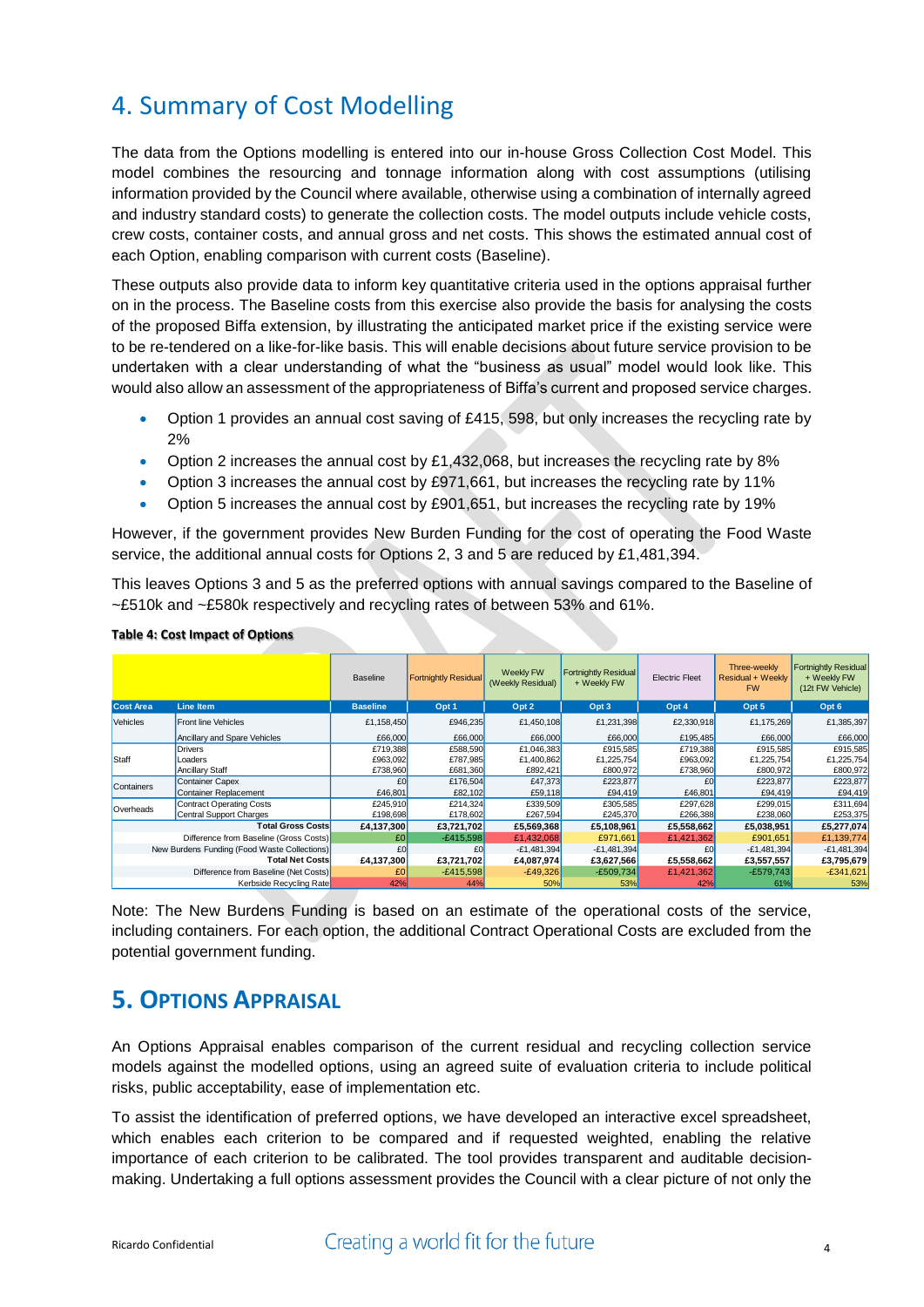cost and recycling performance of the different options but also takes into account the risks and opportunities enabling the options to be understood in terms of the Council's risk appetite and local context.

[Table 5](#page-4-0) shows the results of the options Appraisal carried out for this project, utilising weightings agreed with Council officers. Note that Options 4 and 6 have not been evaluated at this stage, as they don't impact on the criteria utilised.

|                                                                                                               |                                | <b>Baseline</b> | Opt 1                          | Opt 2                                    | Opt 3                                  | Opt 5                                              |         |
|---------------------------------------------------------------------------------------------------------------|--------------------------------|-----------------|--------------------------------|------------------------------------------|----------------------------------------|----------------------------------------------------|---------|
| Criteria<br>Recycling rate<br>Cost (Collection)<br>Deliverability<br>Future proofing (Alignment with<br>R&WS) | <b>Scale</b>                   | <b>Baseline</b> | Fortnightly<br><b>Residual</b> | <b>Weekly FW</b><br>(Weekly<br>Residual) | Fortnightly<br>Residual +<br>Weekly FW | Three-<br>weekly<br>Residual +<br><b>Weekly FW</b> | Out of: |
|                                                                                                               | Relative scale                 | 0.0             | 2.1                            | 10.6                                     | 13.6                                   | 25.0                                               | 25.0    |
|                                                                                                               | Relative scale                 | 0.0             | 20.4                           | 2.4                                      | 25.0                                   | 25.0                                               | 25.0    |
|                                                                                                               | Absolute scale                 | 20.0            | 10.0                           | 14.0                                     | 16.0                                   | 8.0                                                | 20.0    |
|                                                                                                               | Absolute scale                 | 3.0             | 3.0                            | 18.0                                     | 24.0                                   | 18.0                                               | 30.0    |
|                                                                                                               | <b>Total Weighted Score</b>    | 23%             | 35%                            | 45%                                      | 79%                                    | 76%                                                | 100%    |
|                                                                                                               | Ranking                        | 5               | 4                              | 3                                        |                                        | 2                                                  |         |
|                                                                                                               | <b>Ranking (exc. Baseline)</b> |                 | 4                              | 3                                        | 1                                      | $\mathbf{z}$                                       |         |

#### <span id="page-4-0"></span>**Table 5: Weighted Options Appraisal**

### 6. Summary of Procurement Delivery Options

The current Contract will expire in February 2023. This review explores the risks, benefits and cost implications for the delivery of the services when the current Contract expires. The options under consideration are:

- Bringing the Cleansing Services in-house (as a DSO Direct Services Operation)
- Procuring a new Contract for the provision of the Cleansing Services through a procurement exercise
- Utilising a 'Teckal' approach (possibly through Norse Commercial Services Ltd (Norse Commercial Services are a Teckal company wholly owned by Norfolk CC Norse Commercial Services (part of the Norse Group, which is wholly owned by Norfolk County Council)) to provide the Cleansing Services.

### Summary Conclusions: Overall Costs

The primary factors leading to differences between the costs of each service delivery option are:

- The private sector will include both corporate overheads and a profit margin in their tendered costs; this is generally in the region of 10% of Contract costs. This adds an additional cost burden to the services but does provide access to external expertise and contingency.
- No equivalent profit margin is required for the DSO option.
- The requirement for a limited company to achieve a profit means that a LATCo must be funded appropriately, and cannot be run at a loss.
- Pension costs will be the primary driver of differing cost implications for each of the delivery options. The Services are all heavily labour intensive; as a result, the higher level of LGPS pension contributions adds significantly to the DSO costs for direct labour and to the support services provided by the Council:
- at 3% and NI at current rates for Contracted Out and LATCo;
- at 20% and NI at current rates for DSO;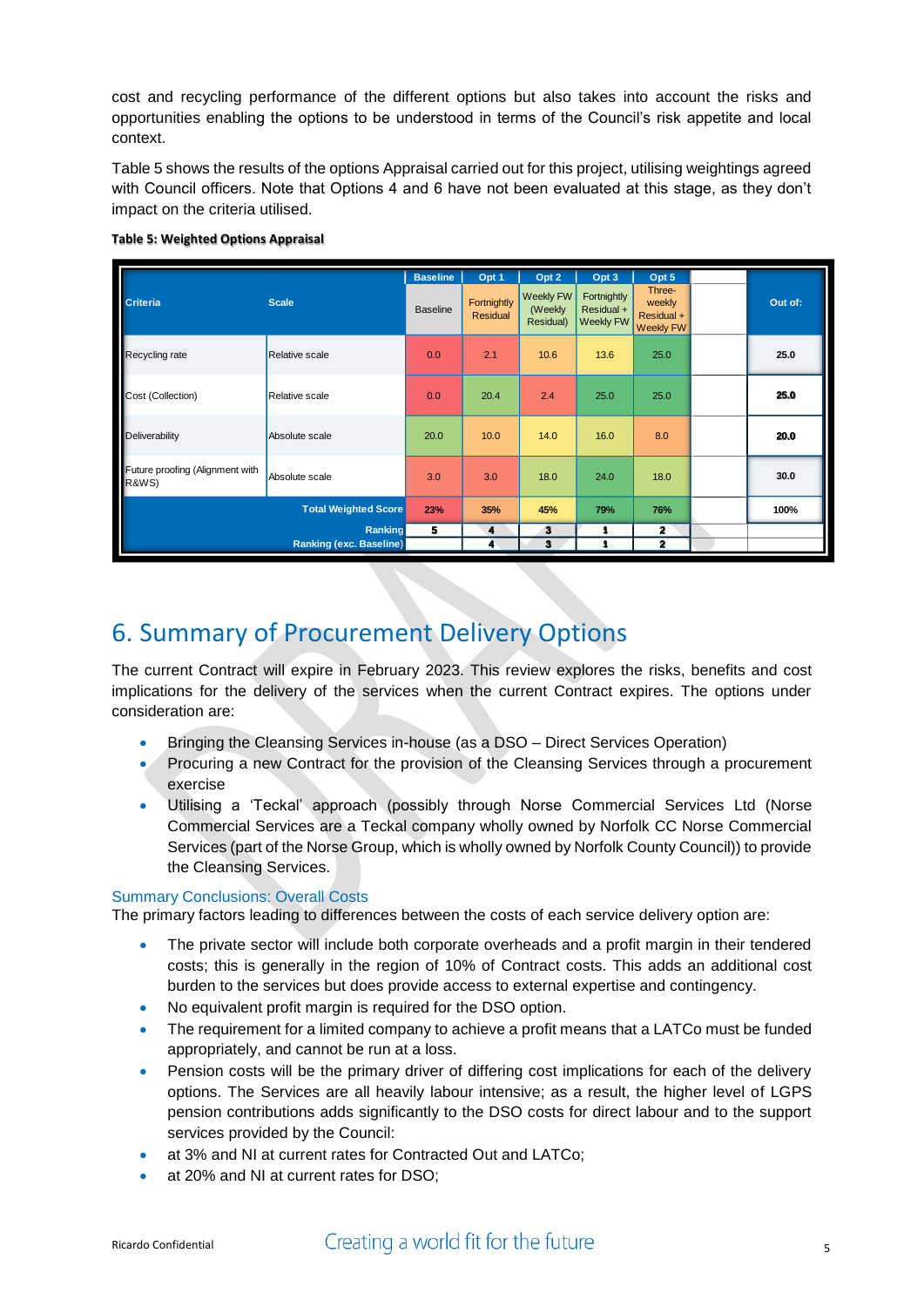The cost of support services (wider support from HR, IT, H&S, Finance etc departments) should be included for the DSO option, and depending on the structure, may need to be included for the LATCo option.

A key element of the consideration of Service Delivery options is the assessment of risk. Ricardo's experience of recent procurements suggests that the current marketplace for contracted out services may lead to an ineffective procurement exercise. A combination of an evolving market, the uncertainty created by the Environment Act and the Resource & Waste Strategy, staffing constraints and international supply line issues may limit the number of bidders, leading to an inefficient procurement. Current issues include:

- R&W Strategy uncertainty: the government's Resource & Waste Strategy proposals have created a climate of uncertainty regarding the operational requirements which will need to be considered when bidding for Contracts. The uncertainty regarding recycling collections means that the most effective collection methodology cannot be confidently predicted. It is likely that Bidders will need to price up a variety of options with varying resource levels based on their understanding of the likely Strategy outcomes.
- Lack of competition: after a period of expansion, the private sector appears to be retrenching. Companies such as Urbaser who were expanding rapidly through extremely competitive bidding appear to be consolidating current contracts rather than bidding for more. The proposed merger between Veolia and Suez appears to be constraining their bidding activities. The lack of new entrants into the sector continues.
- Vehicles: The provision of vehicles represents a major capital cost for bidders. Private sector preference is for Councils to fund / provide vehicles, with contractors providing maintenance and repair. Lead times for vehicles are lengthening, due to world trading conditions. Due to the R&W Strategy, decisions on vehicles are subject to uncertainty.
- Containers: The statutory duty to collect food waste is likely to create bottlenecks in the supply of dedicated containers (caddies), particularly as many suppliers are in the EU.
- Staffing: The private sector continues to experience difficulties in the recruitment and retention of drivers. The issue is now impacting on loaders and street cleansing staff, due to the expansion of jobs in warehousing and distribution companies.
- Indexation: the issues with staff retention, fuel prices, capital costs and increasing interest rates are leading bidders to propose more complex price indexation, made up of appropriate dedicated indices. The flexibility of this approach is proving more expensive than the previous approach of RPI or CPI indexation.
- Margins: The industry has a history of pricing extremely competitively to maximise market share. However, this led to many contracts being let with tight margins, leading to contractors achieving very low profit margins and often making overall losses on contracts. As a result, bids over the last three years have focussed on achieving acceptable returns, with a combined overhead and profit margin of 10% appearing to be a requirement for bidding teams.

From the Council's perspective, a contracting out procurement exercise will require significant commitment for the Council; the uncertainty regarding the constraints the government may impose will increase the complexity of the process, which may require a longer timescale than previous experience would suggest. Considering these potential constraints and the tight timescale for procurement, with the current Contract ending in February 2023, an extension to the current Contract may prove a pragmatic approach. This is an approach currently being followed by a number of Ricardo client authorities.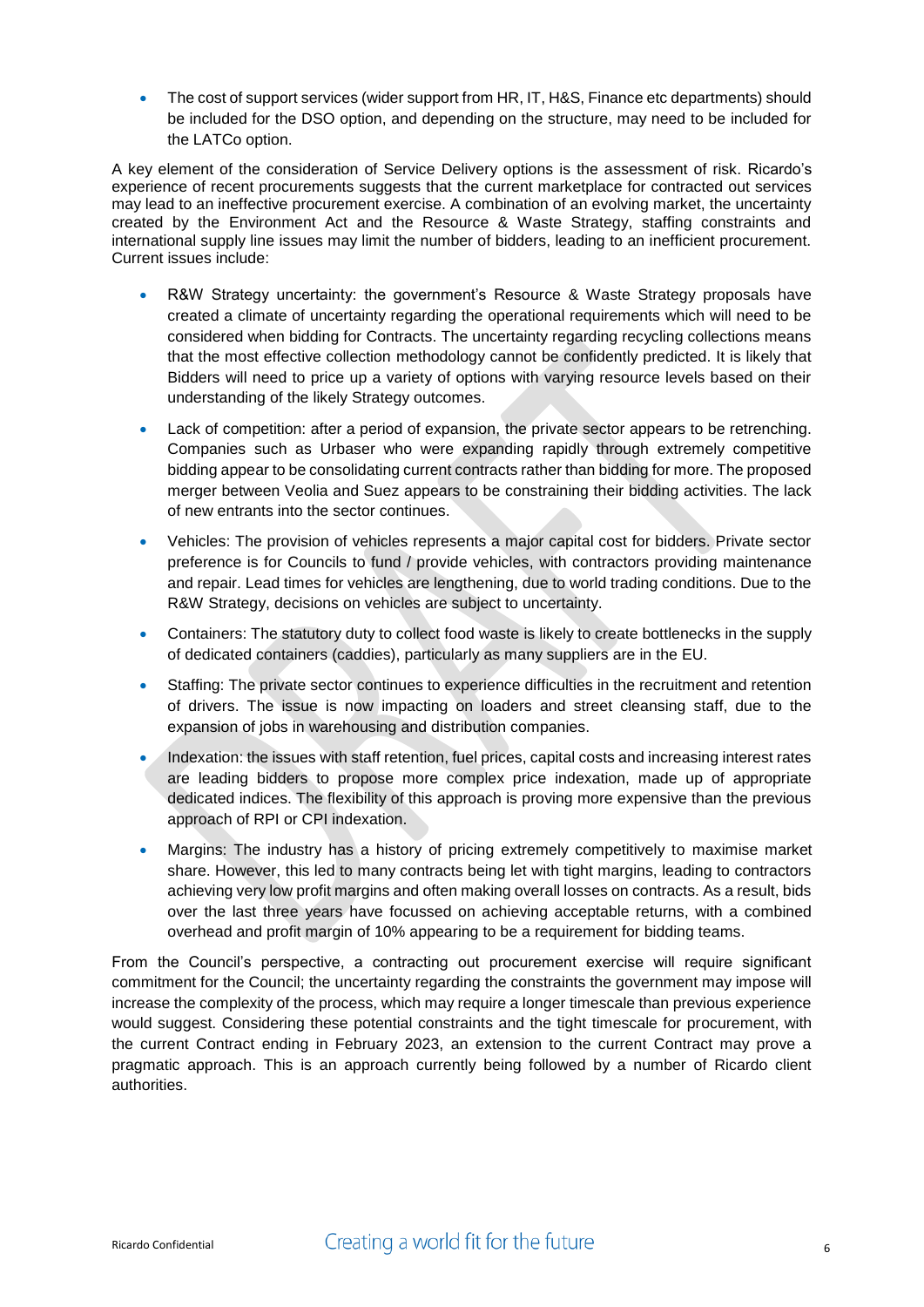## 7. Environment Bill and Resource & Waste Strategy

An initial public consultation on the R&W Strategy was carried out in 2019, separately considering Collection Harmonisation, Extended Producer Responsibility for packaging and options for Deposit Return Schemes. Following assessment of the feedback, the Environment Bill 2020 was published by the Government, and further consultations on EPR, DRS and Collection Harmonisation were published between March and May 2021.

Eventually published in March 2022, Defra's response to the Extended Producer Responsibility (EPR) consultation confirms how the government intends to deliver their proposals to move the full cost of dealing with packaging waste from households away from local taxpayers and Councils to the packaging producers, applying the 'polluter pays principle'. The response also touched on elements from the Collection Harmonisation, Extended Producer Responsibility for packaging and options for Deposit Return Schemes.

Some elements of the R&W Strategy were incorporated in the Environment Act 2021, granted Royal Assent in November 2021. However, whilst certain elements of R&W Strategy are set out in the Act (*Section 45A: recyclable household waste must be collected separately from other household waste for recycling or composting, recyclable streams must be collected separately, food waste must be collected weekly*) the majority of the proposals in the R&W Strategy consultation will be implemented through secondary legislation

Whilst focussed predominantly on EPR, the consultation response also confirms the government's considerations on elements from the remaining consultations.

These clarifications include actions to:

- **e** ensure producers pay the full net costs of disposal or recycling of packaging they place on the *market by extending producer responsibility;*
- *introduce a consistent set of recyclable materials collected from all households and businesses, and consistent labelling on packaging so consumers know what they can recycle, to drive-up recycling rates;*
- *ensure weekly collections of food waste, which is often smelly and unpleasant, for every household:*
- *introduce a deposit return scheme to increase the recycling of single-use drinks containers including bottles, cans, and disposable cups filled at the point of sale;* However, the EPR consultation response confirmed that glass will be excluded from the scope of DRS in England. This means that the levels of glass collected through kerbside and bring bank schemes is likely to be unaffected.

### **KERBSIDE DRY RECYCLING**

The consultation confirms that *"Payments to local authorities for the cost of managing packaging waste generated by households, both packaging waste that is collected for recycling and packaging waste disposed of in residual waste, will be made under the packaging Extended Producer Responsibility scheme".* 

This aspect of the proposals covers household collection services, both kerbside dry recycling collections and residual collections, which deal with packaging waste. This means that the cost of collecting and reprocessing recyclable packaging waste will be covered by the EPR scheme. EPR will also cover the cost of managing (ie collecting and disposing of) packaging waste remaining in the residual stream.

Collections from "Street Bins" ie litter bins are included within collection schemes (described as on-thego packaging). However, any costs of litter collection are not included.

#### **TIMELINES**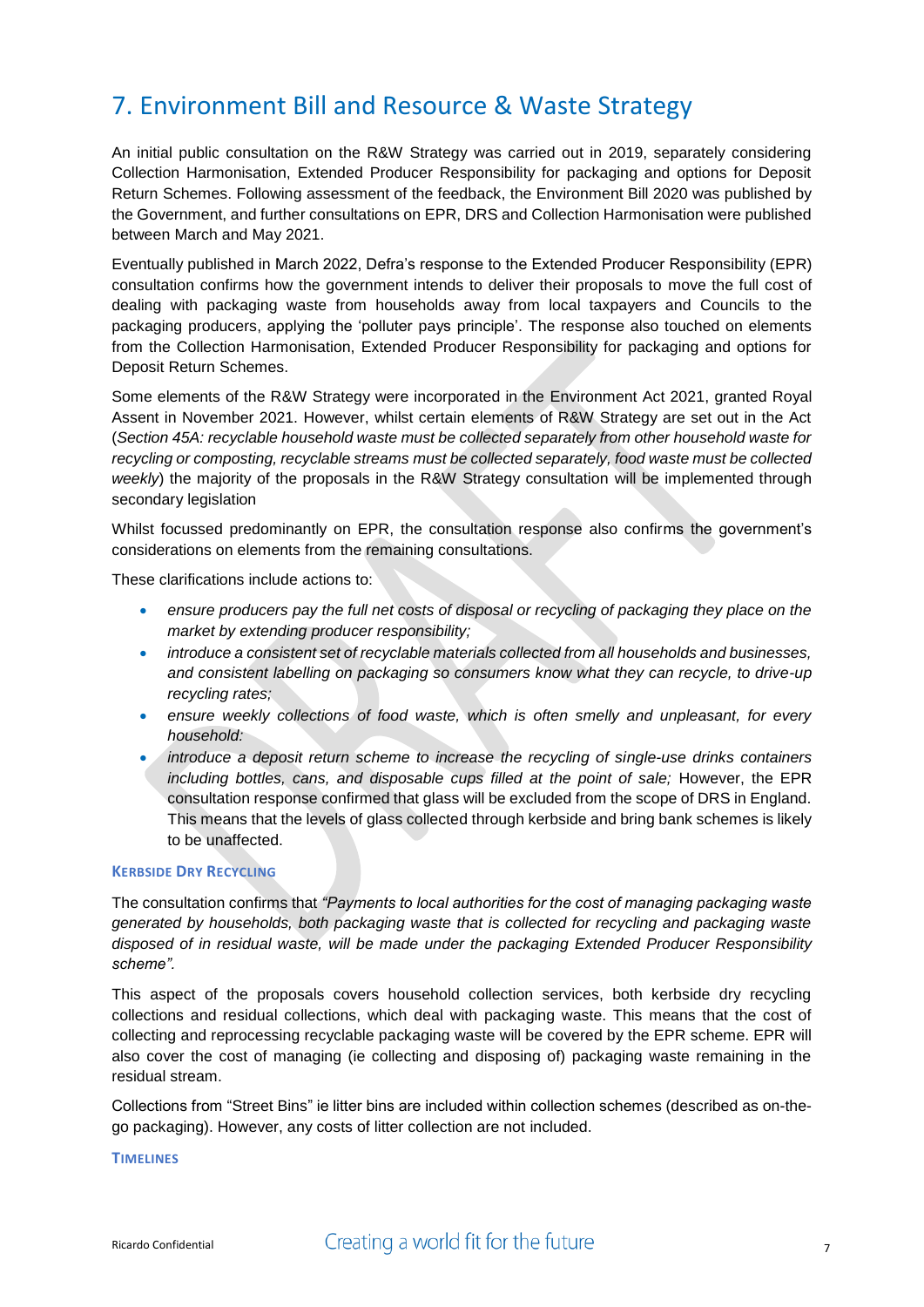The response document confirms that Defra will implement EPR in a phased manner from 2024 (rather than 2023 as originally proposed).

This will focus on payments for household packaging waste and packaging in street bins managed by local authorities, with such payments being determined from 1 April 2024. EPR will subsequently be implemented in full in 2025.

### **ADDITIONAL MATERIAL STREAMS – IMMEDIATE INCLUSION**

The consultation proposed that Plastic film and flexible packaging should be included in kerbside collections from 2027. The EPR response confirms that this will be required.

### **FOOD WASTE**

The Environment Bill requires (Section 45A) all Waste Collection Authorities (WCAs) in England to arrange for the collection of food waste, separately and at least once a week for recycling or composting.

The consultation states that "Government wants to ensure that householders are not inconvenienced by being able to get rid of putrescent or smelly waste weekly or having insufficient capacity to recycle or to remove residual waste". The consultation notes that weekly separate food waste collection will be mandated.

The consultation states that this requirement will be initiated from 2023/4. "Given the additional costs involved in separate food waste collection, Government will ensure that local authorities are resourced to meet any new burdens arising from this policy, including up front transition costs and ongoing operational costs."

### **GARDEN WASTE**

Garden waste is included in the Environment Bill as one of the six recyclable waste streams to be collected from households in England for recycling. Like food waste, it must be collected separately from other household waste and from other recyclable waste streams.

The consultation thus proposes that all local authorities will have to arrange for the universal separate collection of garden waste for recycling in the 2023/24 financial year.

Defra has not yet decided whether local authorities will be allowed to continue to charge for garden waste collections as permitted under The Controlled Waste (England and Wales) Regulations 2012. At present, 65% of local authorities operate a chargeable system.

### **MINIMUM SERVICE STANDARDS**

Defra state that they we will be seeking views on including this in the proposed statutory guidance on minimum service standards for rubbish and recycling, and that they will assess the costs for this when consulting on statutory guidance. Defra *"will consider whether a recommended minimum service standard of alternate weekly collection for residual waste (alongside weekly food waste collection) might be appropriate, subject to an assessment of affordability and value for money"*. The consultation also states that "*They specifically note that local authorities that currently collect residual waste on a fortnightly basis should not need to reduce their capacity of collection or frequency further as a result of consistency measures".*

### 8. Conclusions

The Options appraisal exercise indicates that the most suitable Option is Option 3 – fortnightly residual waste and the introduction of food waste collections. This is less complex than Option 5 – three-weekly residual waste and the introduction of food waste collections, with Option 3 entirely in line with the current iteration of government guidance, based on the consultation documents issued by Defra (ie Defra's suggestion that three-weekly residual collection many not be permitted).